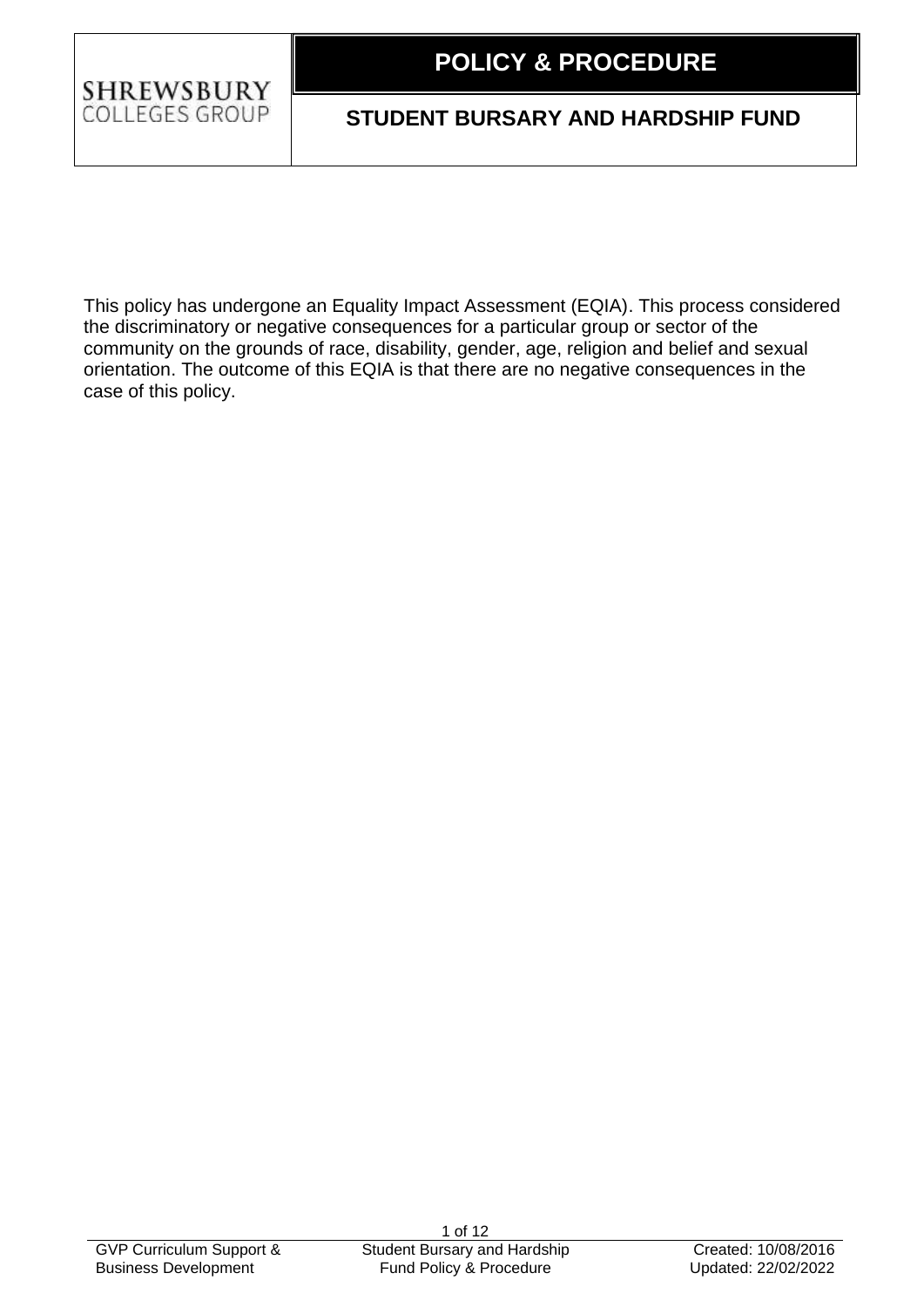

#### **1.1 POLICY & PROCEDURE**

# **STUDENT BURSARY AND HARDSHIP FUND**

## **INDEX**

| $\mathbf 1$      |                                                                                   |                                                                                                                                            |  |  |  |
|------------------|-----------------------------------------------------------------------------------|--------------------------------------------------------------------------------------------------------------------------------------------|--|--|--|
| 2.               |                                                                                   |                                                                                                                                            |  |  |  |
| 3.               |                                                                                   |                                                                                                                                            |  |  |  |
| 4.               |                                                                                   |                                                                                                                                            |  |  |  |
|                  | 4.1.                                                                              |                                                                                                                                            |  |  |  |
|                  | 4.2.                                                                              | 16-18 Discretionary Bursaries (Awarded to students with a household                                                                        |  |  |  |
|                  | 4.3.                                                                              |                                                                                                                                            |  |  |  |
|                  | 4.4.                                                                              | 19+ Bursary Funds (Awarded to students with a household income of<br>£21,000 or less who have successfully received a 19+ advanced learner |  |  |  |
| 5.               |                                                                                   |                                                                                                                                            |  |  |  |
|                  | 5.1.                                                                              | All categories (i.e. Vulnerable Groups Bursary, Discretionary and 19+ Loan                                                                 |  |  |  |
| 6.               |                                                                                   |                                                                                                                                            |  |  |  |
|                  | 6.1.                                                                              |                                                                                                                                            |  |  |  |
| $\overline{7}$ . |                                                                                   |                                                                                                                                            |  |  |  |
|                  | 7.1.                                                                              |                                                                                                                                            |  |  |  |
| 8.               |                                                                                   |                                                                                                                                            |  |  |  |
|                  | 8.1.                                                                              | For Students aged 19+ who live in a household where the income is below                                                                    |  |  |  |
|                  | 8.2.                                                                              |                                                                                                                                            |  |  |  |
| 9.               | 11. (10 - 10+ LOAN BURSARY FUND (Subject to change due to government allocations) |                                                                                                                                            |  |  |  |
|                  |                                                                                   |                                                                                                                                            |  |  |  |
|                  |                                                                                   |                                                                                                                                            |  |  |  |
|                  |                                                                                   |                                                                                                                                            |  |  |  |
|                  |                                                                                   |                                                                                                                                            |  |  |  |
|                  |                                                                                   |                                                                                                                                            |  |  |  |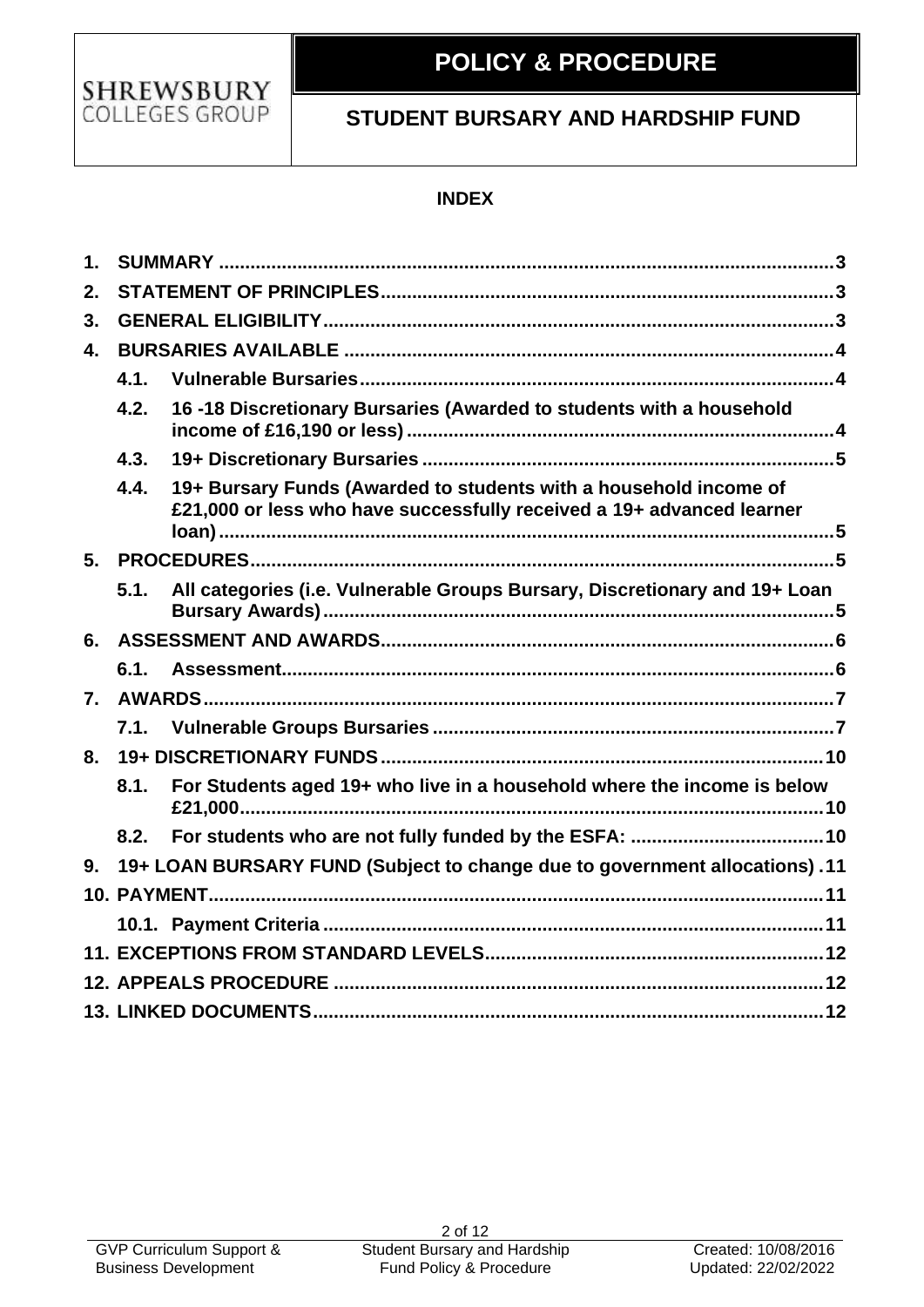## **STUDENT BURSARY AND HARDSHIP FUND**

## <span id="page-2-0"></span>**1. SUMMARY**

Shrewsbury Colleges Group recognises that the Student Bursary and Hardship Fund has an important role to play in removing barriers for some students accessing and completing further education courses. It is the aim of the College to use funds to make the maximum impact on recruitment, attendance, retention, achievement and success rates.

The fund will be distributed in a consistent and transparent way and in accordance with the guidance issued by the Education, Skills Funding Agency (ESFA).

The Bursary is intended to help with the financial hardship needs of individual young people studying a programme at College. Awards from the Bursary will be used towards essential course related costs such as travel, meals at College, equipment, trips and other costs associated with learning.

Discretionary and Hardship awards will be subject to sufficient funds being available.

## <span id="page-2-1"></span>**2. STATEMENT OF PRINCIPLES**

The bursary payment is subject to attendance, punctuality and behaviour. Attendance should normally be at a minimum of 90%. Extenuating circumstances that are affecting attendance will, however, be taken into account.

The bursary should be applied fairly and consistently.

The process must be easily understood and accessible to young people. Tutors will provide an overview of the process to full time students and all students will be able to see Student Services staff for a one to one interview if required. The Student Bursary and Hardship Fund will be publicised via Student Services information booklets and the website.

The process should identify eligible students in a timely fashion.

There is a commitment to ensuring bursary funds allocated to the College are fully distributed in order to support as many students as possible, however, budgets are provided by the ESFA, and therefore, the college can only make payment if there is sufficient funds.

## <span id="page-2-2"></span>**3. GENERAL ELIGIBILITY**

To be eligible to apply for the Student Bursary and Hardship Fund students must be:

- Enrolled on a college which is NOT part of a government training scheme
- Aged 16 years or over
- A "home" student, i.e. having been 'ordinarily resident' in the British Isles or European Union for purposes other than education for 3 years prior to the commencement of the course
- In one or more of the priority groups in section 4.1 or live in a household where the income is below thresholds set annually by the College. (Details of the income thresholds can be found in section 8 page 7).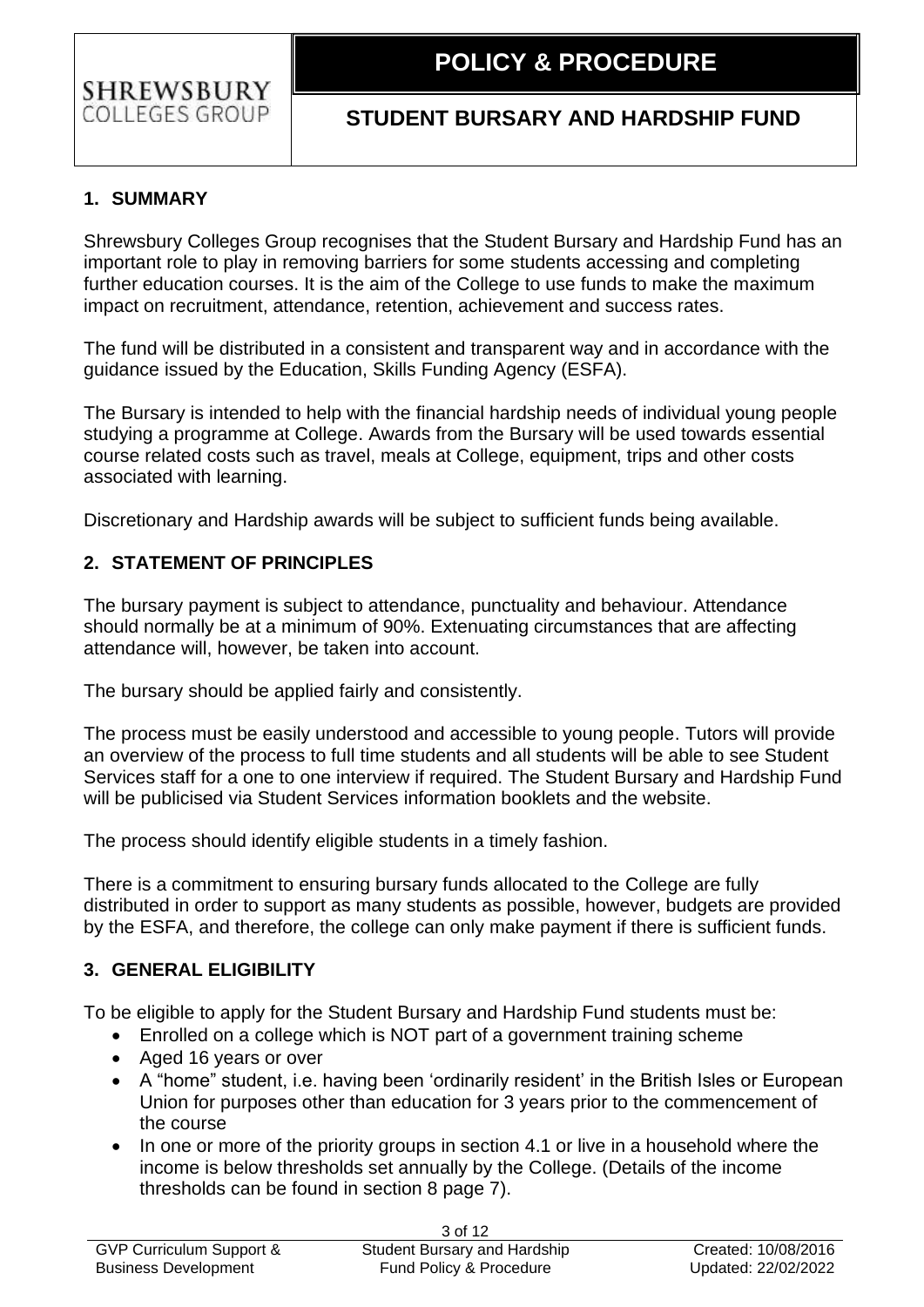# **STUDENT BURSARY AND HARDSHIP FUND**

• Maintaining satisfactory attendance and progress in the professional judgement of the teacher.

Students who are resident in Wales should apply to Student Finance Wales if they believe they are eligible for Educational Maintenance Allowance (EMA) or Adult Learning Grant (ALG). Students who are eligible for EMA or ALG may be eligible for help with free college meals from the Student Bursary and Hardship Funds also, so can apply for the full bursary. Vulnerable Bursary students who live in Wales cannot apply for the free college meals

## <span id="page-3-0"></span>**4. BURSARIES AVAILABLE**

## <span id="page-3-1"></span>**4.1. Vulnerable Bursaries**

Are available for up to £1200 a year for students aged 16 to 18 (at the start of the academic year) who are:

- Young people in care
- Care leavers
- on income support (Income support is paid to young people such as teenage parents, teenagers living away from their parents and young people whose parents have died.)
- disabled young people in receipt of both Employment Support Allowance (ESA) and Personal Independence Payment (PIP)
- In receipt of Universal Credit in their own right.

Each individual student will be awarded payments based on their individual needs up to the value of £1,200 per academic year. (Refer to Section 7 Awards).

Each student will have their entitlement confirmed in a letter form student services once the application has been reviewed.

The number of claimed free college meals will be deducted from weekly payments. Payments will be linked to attendance, achievement and behaviour.

### <span id="page-3-2"></span>**4.2. 16 -18 Discretionary Bursaries (Awarded to students with a household income of £16,190 or less)**

Can be awarded to any student aged 16 to 18 (at the start of the academic year) who face genuine financial barriers to staying on in education and training to help with costs such as transport, meals at College and other course related costs. (Discretionary bursaries can be awarded to students in receipt of EMA, if they don't live in Wales unless there are exceptional circumstances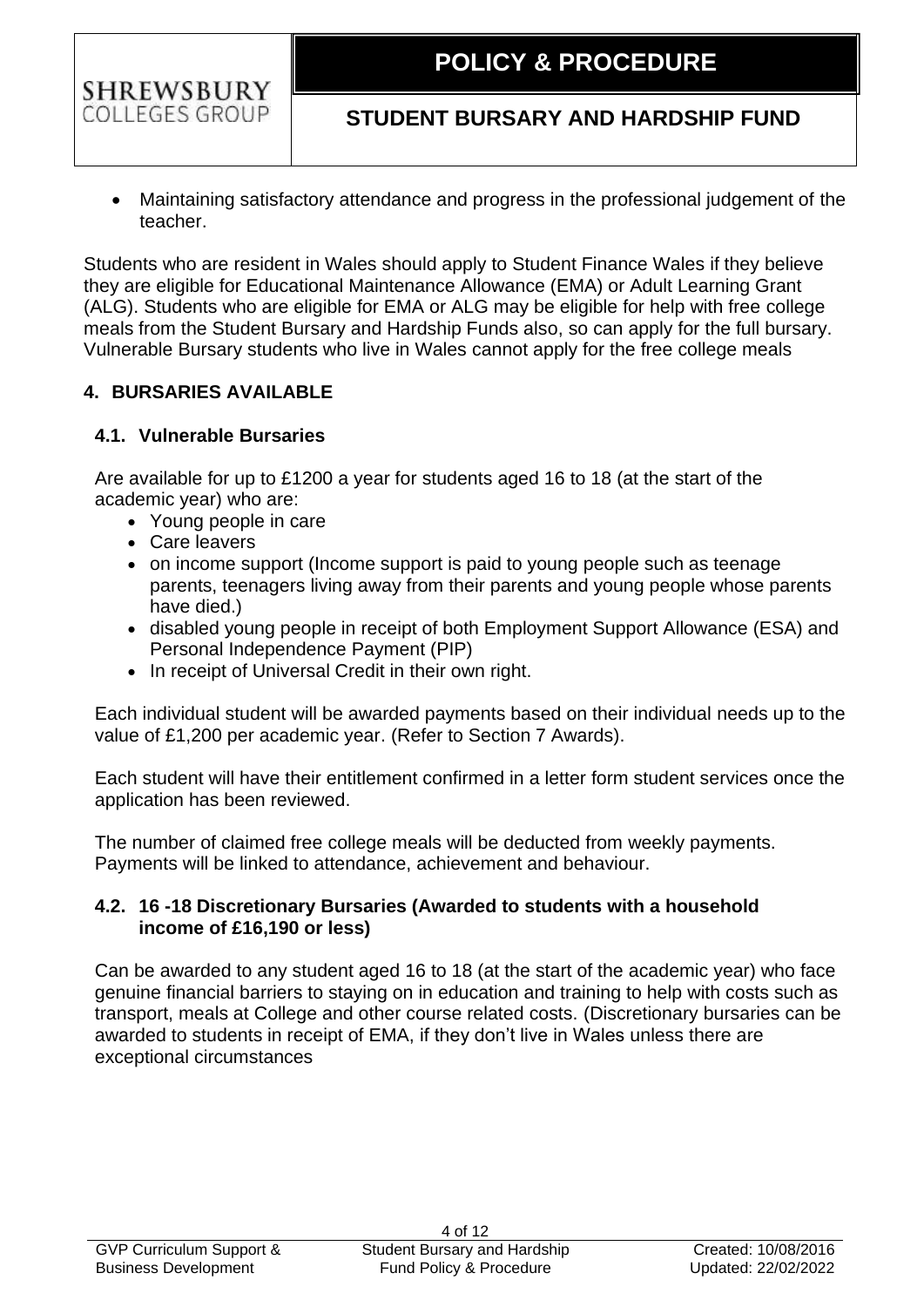## <span id="page-4-0"></span>**4.3. 19+ Discretionary Bursaries**

Provide support for students aged 19 and over at the start of the academic year (who are not eligible to apply for a 19+ loan – see below) who face genuine financial barriers to completing their course, including meals. The funding is provided to increase access, retention and improve achievement. For students whose household income is £21,000.00 or less.

For students who are on courses that are fully funded or partially funded by the ESFA, help may be provided towards transport costs, or other welfare payments.

#### <span id="page-4-1"></span>**4.4. 19+ Bursary Funds (Awarded to students with a household income of £21,000 or less who have successfully received a 19+ advanced learner loan)**

Provide help towards childcare and travel for students aged 19 and over who are eligible to apply for a 19+ (ADL) loan to cover their tuition fees (i.e. those who are enrolling on a level 3 or 4 qualification). If there are no childcare costs required, course text books costs can be supported.

If a student is eligible to apply for a 19+ (ADL) loan but chooses not to (i.e. they fund their own tuition fees) they will not be eligible to apply for help from the 19+ Bursary Fund at college. The student must provide a letter from the Student Loans Company confirming that their loan is in place before their bursary can be approved.

For students who are on courses that are fully funded by the ESFA (and are therefore not eligible to apply for a 19+ loan) they may apply to the 19+ Discretionary Bursary Fund for help with transport and childcare costs.

## <span id="page-4-2"></span>**5. PROCEDURES**

#### <span id="page-4-3"></span>**5.1. All categories (i.e. Vulnerable Groups Bursary, Discretionary and 19+ Loan Bursary Awards)**

Applications should ideally be submitted using the on-line form accessed from the college website. If this is not possible, paper forms are available from Student Services, and on the College website.

Promotion of the fund will be carried out in a number of ways to ensure the maximum number of students who need help are identified:

- For full time courses, application forms and a link to the online application process will be made available to applicants who have received a conditional offer
- The College will publicise the availability of the funds during induction and also to students who start their courses late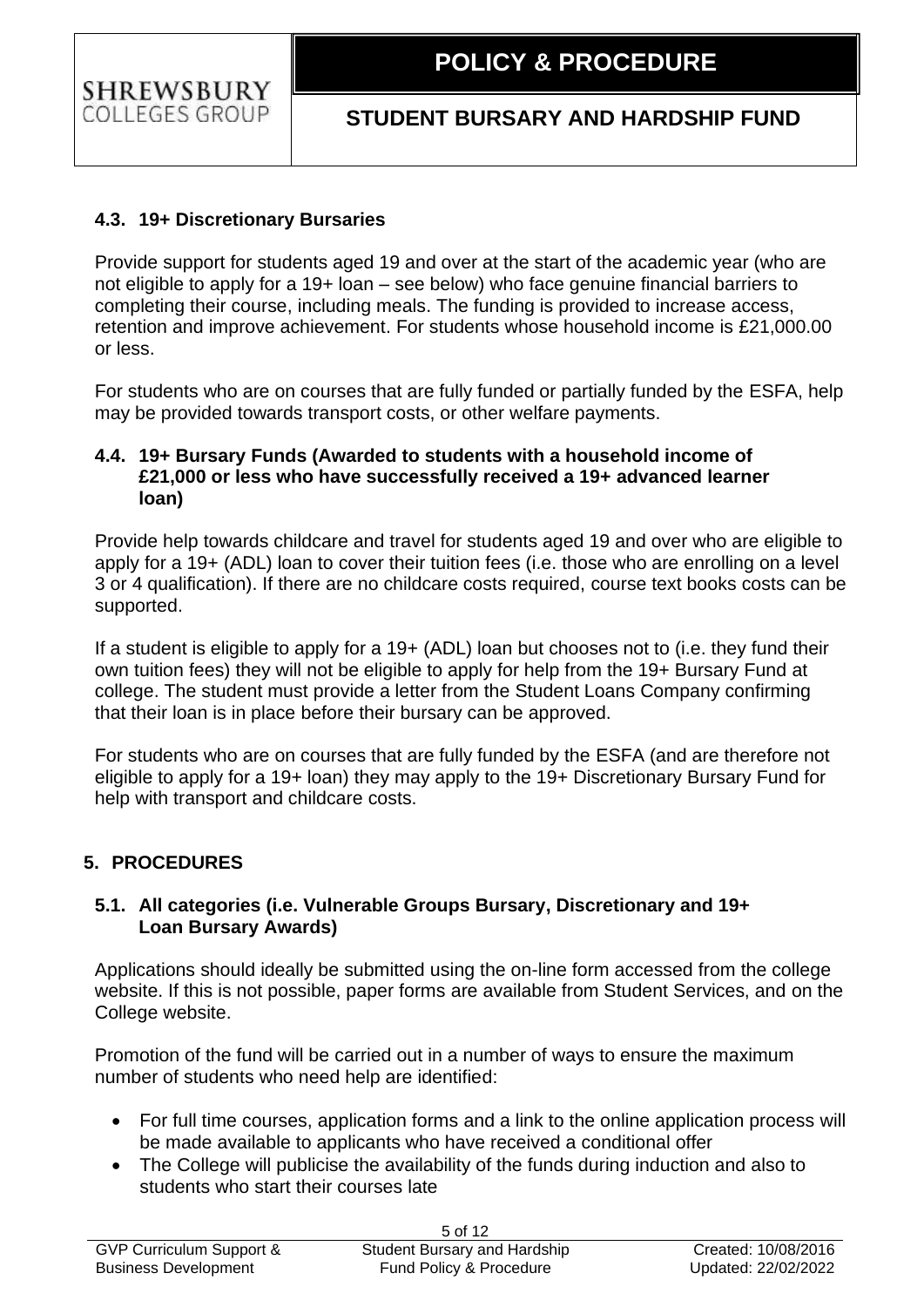## **STUDENT BURSARY AND HARDSHIP FUND**

- Teachers will identify students who experience a change in circumstances during the year that has resulted in them experiencing financial hardship
- For part time courses, the fund will be publicised when the student enrols.

16 -18 Discretionary, 19+ Discretionary, and 19+ loan bursary awards will be subject to sufficient funds being available.

Applicants must provide evidence as detailed on the bursary application form.

The application cannot be assessed until ALL the required evidence has been submitted.

Students can track the progress of their application through "Intake" if they have submitted an on line application

Applications will be prioritised in accordance with ESFA guidance. Each application for a bursary is judged on the basis of 'relative financial need'1 and not all applications will be successful. Details of the estimated total allocation of funds for each applicant will be entered onto a database that analyses the applicants' data per the ESFA Return requirements. The estimated total allocation of funds will be monitored continuously while applications are being processed to ensure the most effective use of funds.

## <span id="page-5-0"></span>**6. ASSESSMENT AND AWARDS**

### <span id="page-5-1"></span>**6.1. Assessment**

With the exception of Vulnerable Groups Bursary, awards will be determined based on the set household income levels, please see page 8/9.

The application will be assessed by a member of the Student Services team; online applications, the assessment form will be scanned and saved to the applicants' profile on REMS. For paper applications The outcome is recorded on an assessment form, which is then attached to the application form and scanned to REMS which is a secure electronic record system. All paper evidence is destroyed

Applicants will be notified of the decision by email for an online application and in writing for a paper application.

Applicants may appeal against the decision. See page 11.

<sup>1</sup> Relative financial need is calculated by setting income thresholds for the household the applicant lives in. However exceptional and changed financial circumstances which are impacting the student's ability to complete their course successfully will be taken into account.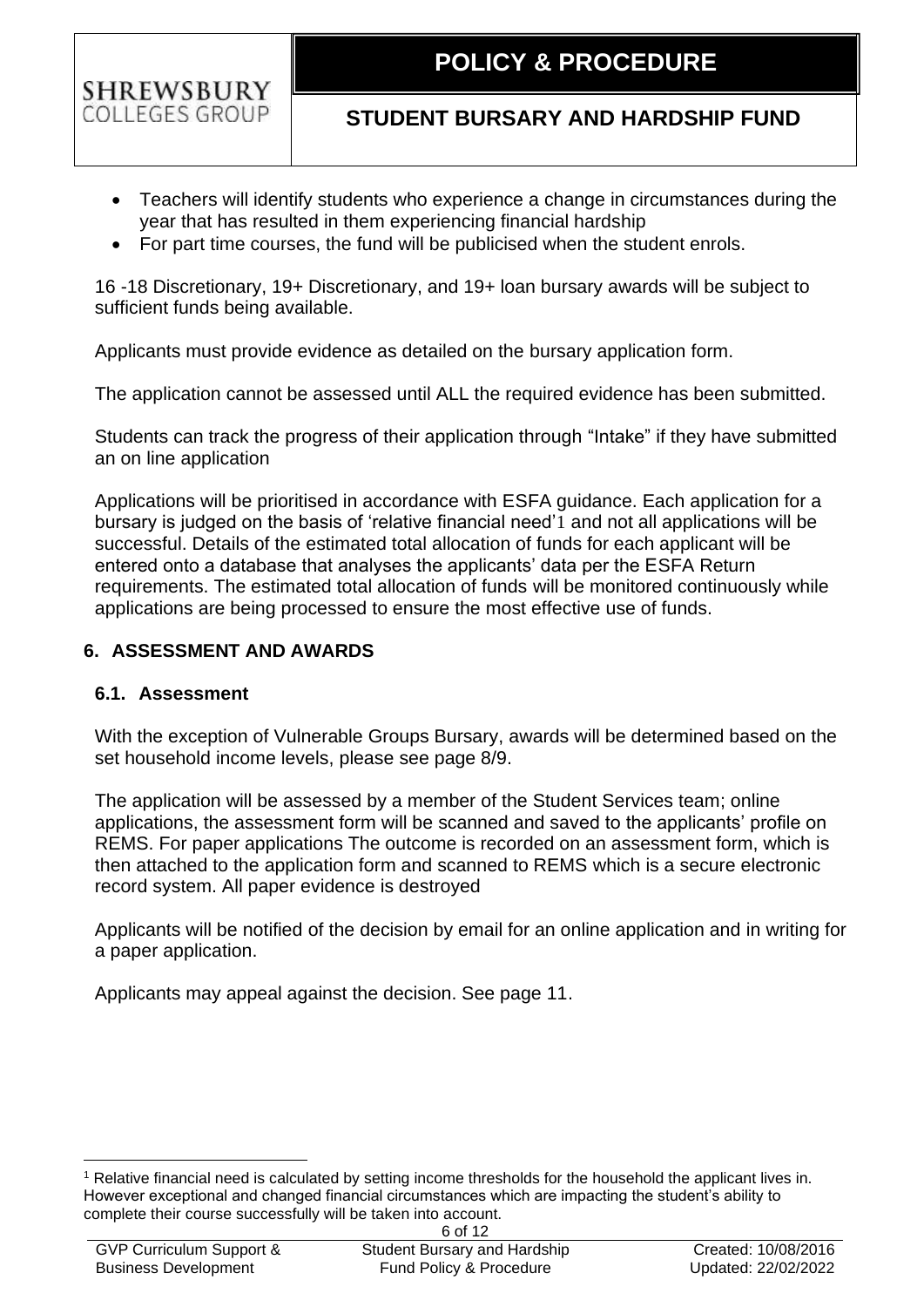# **STUDENT BURSARY AND HARDSHIP FUND**

## <span id="page-6-0"></span>**7. AWARDS**

## <span id="page-6-1"></span>**7.1. Vulnerable Groups Bursaries**

A maximum payment of up to £1200 can be allocated per academic year. This does not mean applicants will receive the maximum amount. Payments will reflect individual circumstances. Payments will be made where a student's course runs for more than 33 weeks and being classed as a full time course. For shorter courses or if the course is classed as part time, a pro rata amount will be calculated.

The award payments will be divided into 19 equal payments which will usually be paid fortnightly throughout the academic year. (The payment schedule may be adjusted during the holiday periods)

In addition to the Vulnerable Groups Bursary students can also ask Student Services to:

- Pay for their travel passes (The College bus route will be awarded where one is available, and if not a Shropshire Council subsidised travel pass, Arriva Student Saver or other provider will be awarded).
- Pay for meals during the college day as applicable to eligibility.
- Pay a contribution towards course related trips, kit and uniform.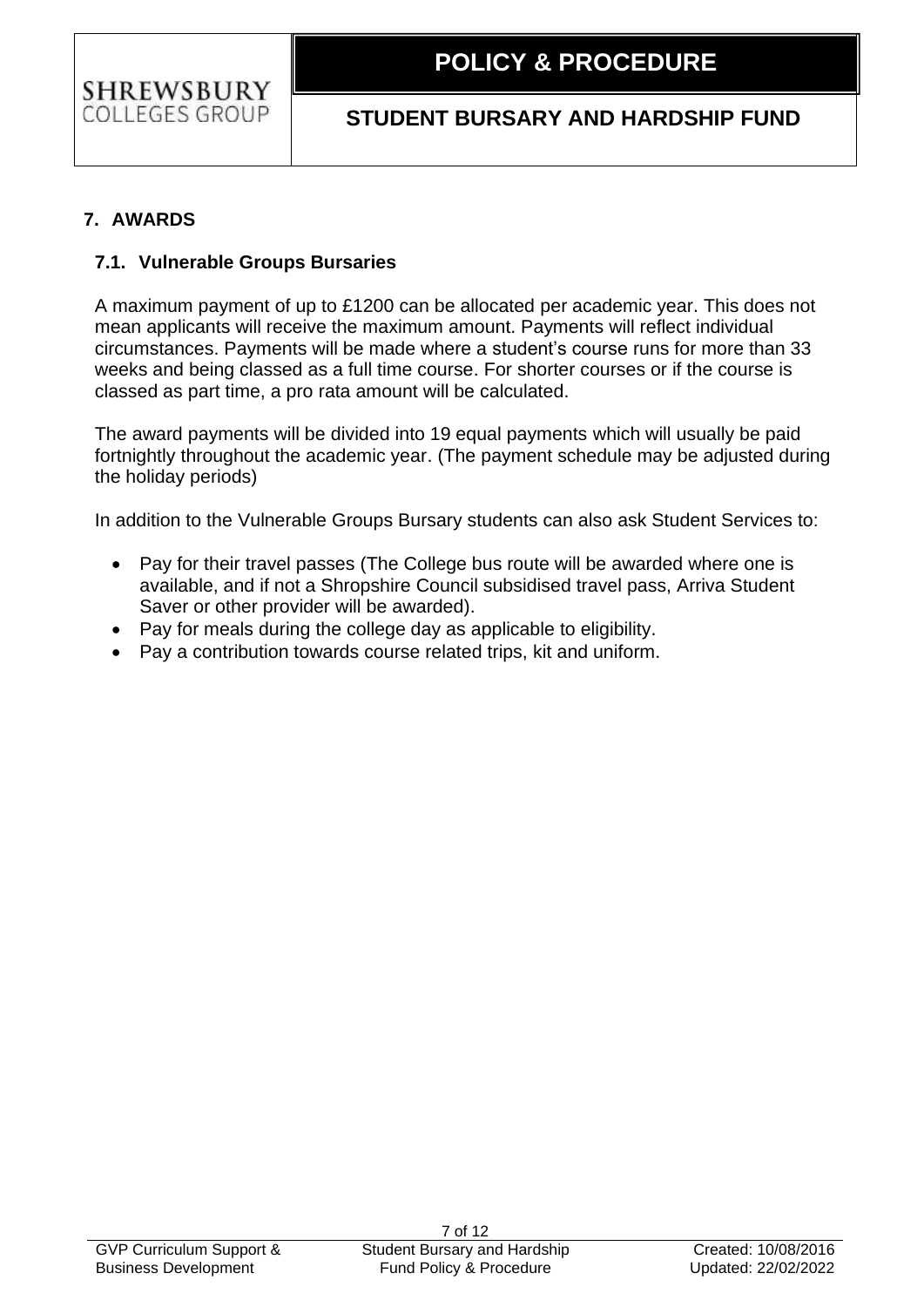**1.1 POLICY & PROCEDURE**

SHREWSBURY **COLLEGES GROUP** 

## **STUDENT BURSARY AND HARDSHIP FUND**

### **DISCRETIONARY BURSARIES (STUDENTS AGED 16-18)**

| <b>Expense</b>                                                                                      | Household income £26,000 and below                                                                                                                                                                                                                                                                                                                                                                                                                                           |                                                                                                                                                            |  |  |
|-----------------------------------------------------------------------------------------------------|------------------------------------------------------------------------------------------------------------------------------------------------------------------------------------------------------------------------------------------------------------------------------------------------------------------------------------------------------------------------------------------------------------------------------------------------------------------------------|------------------------------------------------------------------------------------------------------------------------------------------------------------|--|--|
| Travel (for students who<br>live more than 2.5 miles<br>walking distance from the<br>College only). | Shrewsbury Colleges Group has several buses covering different locations and students who use these buses<br>will have their travel paid in full.<br>Where a student is not on a college bus route, other travel via Shropshire Council subsidised passes, Arriva<br>Student Saver, TFW Trains, other local providers will be considered, and a contribution may be made. Only in<br>exceptional circumstances will consideration be given to funding other forms of travel. |                                                                                                                                                            |  |  |
| Meals at College                                                                                    | Meal from College to the value of £3.20 plus breakfast club if required for all days the student is required in<br>College.                                                                                                                                                                                                                                                                                                                                                  |                                                                                                                                                            |  |  |
| <b>Expense</b>                                                                                      | Household income £16,190 and below                                                                                                                                                                                                                                                                                                                                                                                                                                           | Household income between £16,191 and £26,000                                                                                                               |  |  |
| Kit/Uniform                                                                                         | 100% of the cost of purchasing mandatory kit and<br>uniforms                                                                                                                                                                                                                                                                                                                                                                                                                 | 50% of the cost of purchasing mandatory kit and uniforms                                                                                                   |  |  |
| <b>Trips (Mandatory Course)</b><br>Trips)                                                           | 100% of the cost of the trip<br>Deposit only paid for residential trips                                                                                                                                                                                                                                                                                                                                                                                                      | 50% of the cost of the trip, individual requests for 100%<br>payment will be considered on a case by case basis<br>Deposit only paid for residential trips |  |  |
| University Open Days,<br><b>Interviews and Auditions</b>                                            | 100% of the most cost effective travel for a maximum<br>of 3                                                                                                                                                                                                                                                                                                                                                                                                                 | 100% of most cost effective travel for a maximum of 3                                                                                                      |  |  |
| <b>Additional Exceptional</b><br>Costs                                                              | These will be considered on an individual basis                                                                                                                                                                                                                                                                                                                                                                                                                              | These will be considered on an individual basis                                                                                                            |  |  |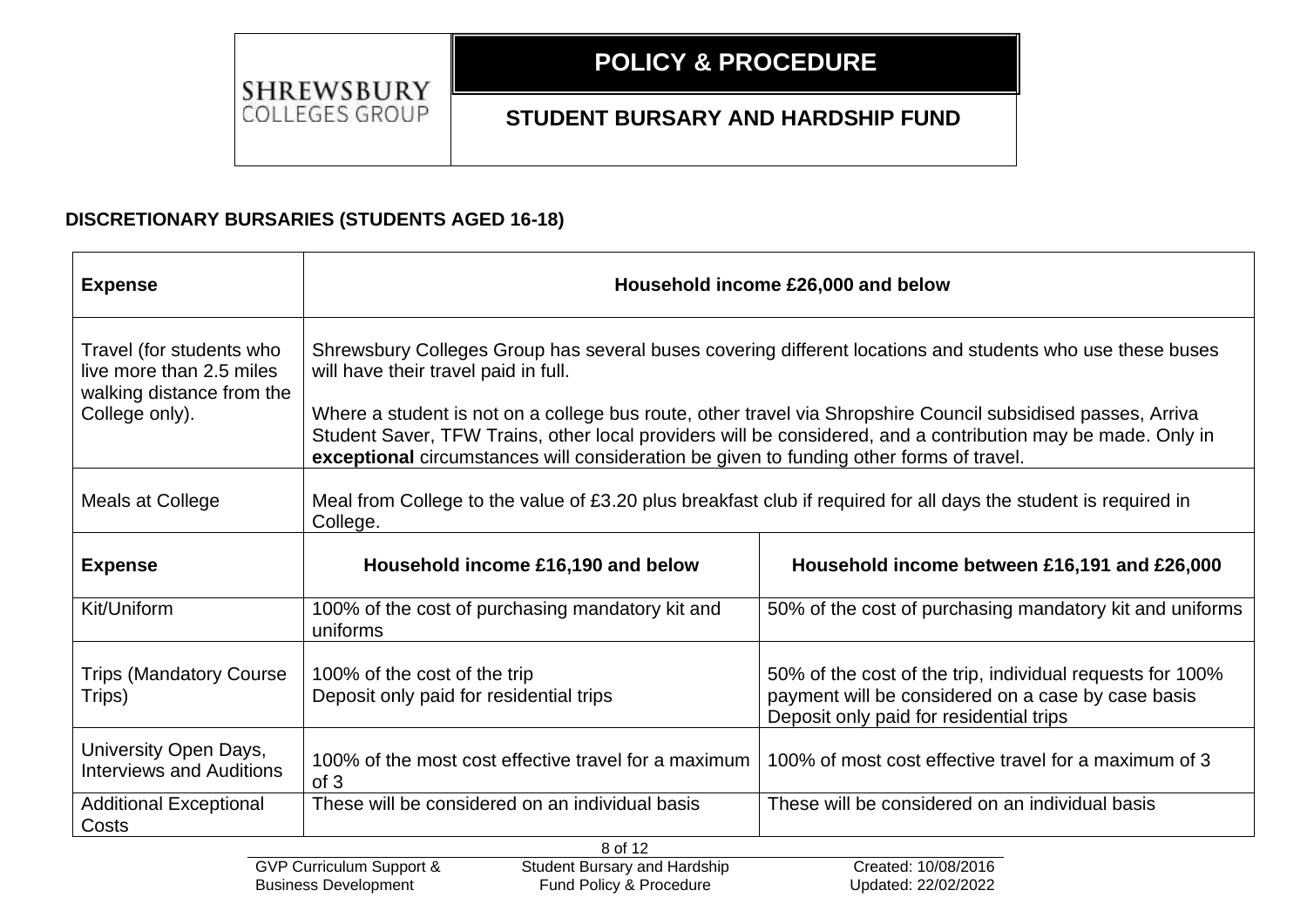#### **1.1 POLICY & PROCEDURE**

## **STUDENT BURSARY AND HARDSHIP FUND**

## **DISCRETIONARY BURSARIES AND LOAN BURSARIES (STUDENTS AGED 19+)**

| <b>Expense</b>                                           | Household income £21,000 and below                                                                                                                                                                                                                                                                                                                                                                    |                                                             |  |  |
|----------------------------------------------------------|-------------------------------------------------------------------------------------------------------------------------------------------------------------------------------------------------------------------------------------------------------------------------------------------------------------------------------------------------------------------------------------------------------|-------------------------------------------------------------|--|--|
| Travel (for students who<br>live more than 2.5 miles     | Shrewsbury Colleges Group has several buses covering different locations and students who use these buses<br>will have their travel paid in full.                                                                                                                                                                                                                                                     |                                                             |  |  |
| walking distance from the<br>College only).              | Arriva Student Saver, TFW Trains, other local providers will be considered and a contribution may be made. Only<br>in exceptional circumstances will consideration be given to funding other forms of travel.                                                                                                                                                                                         |                                                             |  |  |
| Childcare                                                | Students aged 20 and over can apply for help with childcare for up to 2 children. Normally 100% of the costs up<br>to a maximum of £160 per week per child will be awarded from the Student Bursary and Hardship Fund.<br>Childcare providers will be notified by email of levels of support, payment terms and term dates. Only payable for<br>timetabled days attendance at college and placements. |                                                             |  |  |
| Meals at College                                         | Meal from College to the value of £3.20 plus breakfast club if required for all days the student is in College.                                                                                                                                                                                                                                                                                       |                                                             |  |  |
| <b>Expense</b>                                           | Household income £16,190 and below                                                                                                                                                                                                                                                                                                                                                                    | Household income between £16,190 and £21,000                |  |  |
| <b>Kit/Uniform</b>                                       | 100% of the cost of purchasing mandatory kit<br>and uniforms                                                                                                                                                                                                                                                                                                                                          | 50% of the cost of purchasing mandatory kit and<br>uniforms |  |  |
| <b>Trips (Mandatory Course)</b>                          | 100% of the cost of the trip                                                                                                                                                                                                                                                                                                                                                                          | 50% of the cost of the trip                                 |  |  |
| Trips)                                                   | Deposit only paid for residential trips                                                                                                                                                                                                                                                                                                                                                               | Deposit only paid for residential trips                     |  |  |
| University Open Days,<br><b>Interviews and Auditions</b> | 100% of most cost effective travel                                                                                                                                                                                                                                                                                                                                                                    | 100% of most cost effective travel                          |  |  |
| <b>Additional Exceptional</b><br>Costs                   | These will be considered on an individual basis                                                                                                                                                                                                                                                                                                                                                       | These will be considered on an individual basis             |  |  |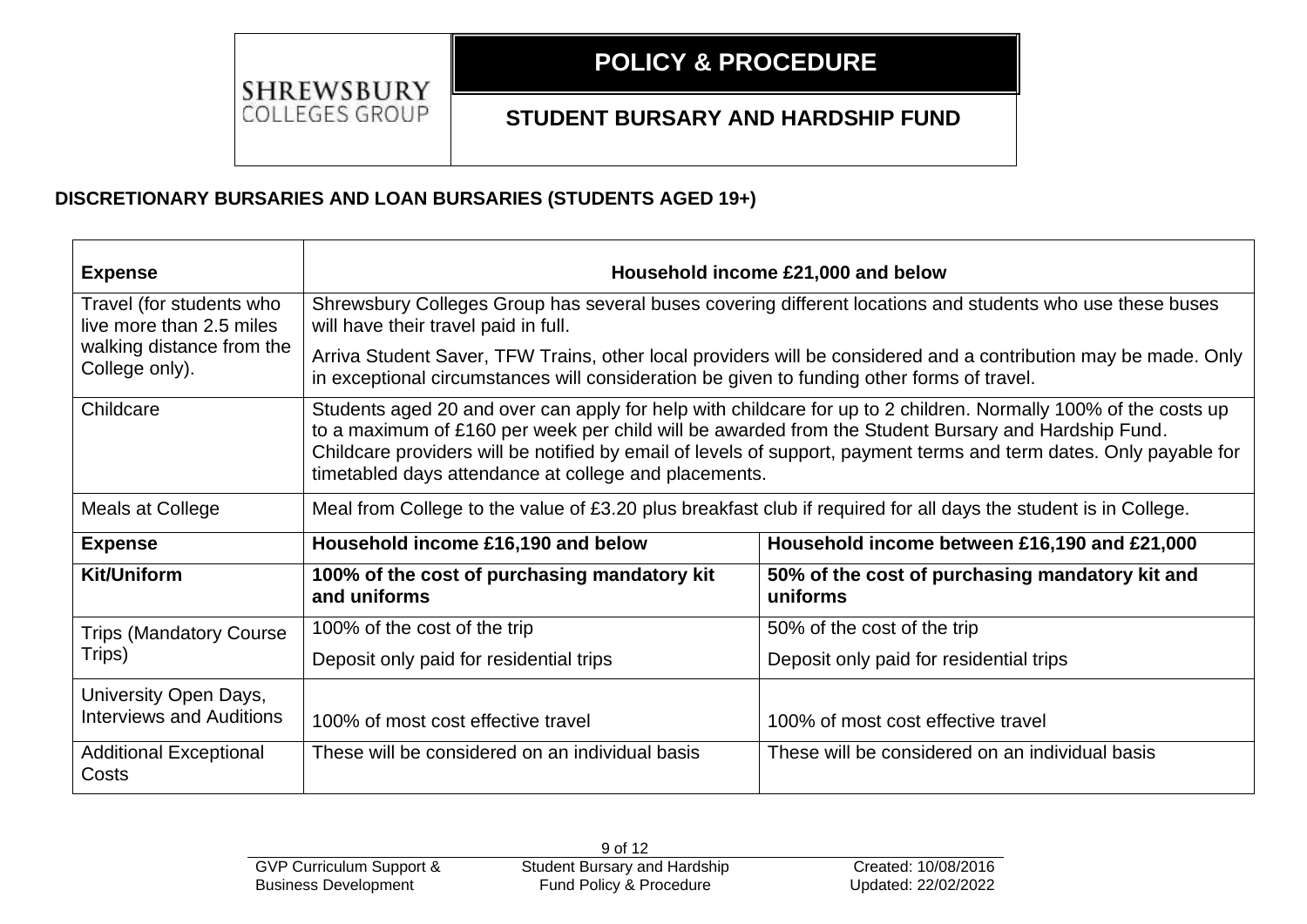## <span id="page-9-0"></span>**8. 19+ DISCRETIONARY FUNDS**

#### <span id="page-9-1"></span>**8.1. For Students aged 19+ who live in a household where the income is below £21,000**

These students will be eligible to apply for help towards the following (Subject to government allocation):

- **Travel.** Assistance will be given towards travel costs based on the most cost effective and practical method of travel to College. This will usually be in the form of travel passes for public transport. Only in **exceptional** circumstances will the funding of alternative methods of transport be considered. Where it has been agreed that it is appropriate to pay mileage expenses, these will be paid at a rate of 20p per mile. This rate will be reviewed annually.
- **Childcare**. Students aged 20 and over can apply for help with childcare for up to 2 children. Normally 100% of the costs up to a maximum of £160 per week per child will be awarded from the Student Bursary and Hardship Fund. Childcare providers will be notified by email of levels of support, payment terms and term dates.

### <span id="page-9-2"></span>**8.2. For students who are not fully funded by the ESFA**

• **Trips** – Each trip will be assessed on its relevance to the course. When the trip is approved for assistance, the level of contribution to be given will be determined based on the cost of the trip and the number of students eligible for help.<sup>2</sup>

#### • **Books, kit, uniform, equipment and materials**. For relevant **full** time courses students will be encouraged to apply to the Radbrook Foundation Charitable Trust for assistance<sup>3</sup>. Help may be given towards any remaining costs (i.e. after the amount awarded by the Foundation has been

- o For households with an income of £16,190 or less, 100% of the costs of mandatory books, kit, uniform, equipment and materials
- o For households with an income between £16,191 and £21,000 50% of the costs of mandatory books, kit, uniform, equipment and materials. Individuals can request student services to consider more in exceptional circumstances.
- **Fees, exam and registration costs.** Help may be given towards fees, exams and registrations for funded courses, subject to funds being available. However, only the first chargeable occurrence will be paid. Re-sit charges will be considered on an individual basis.

deducted) as follows: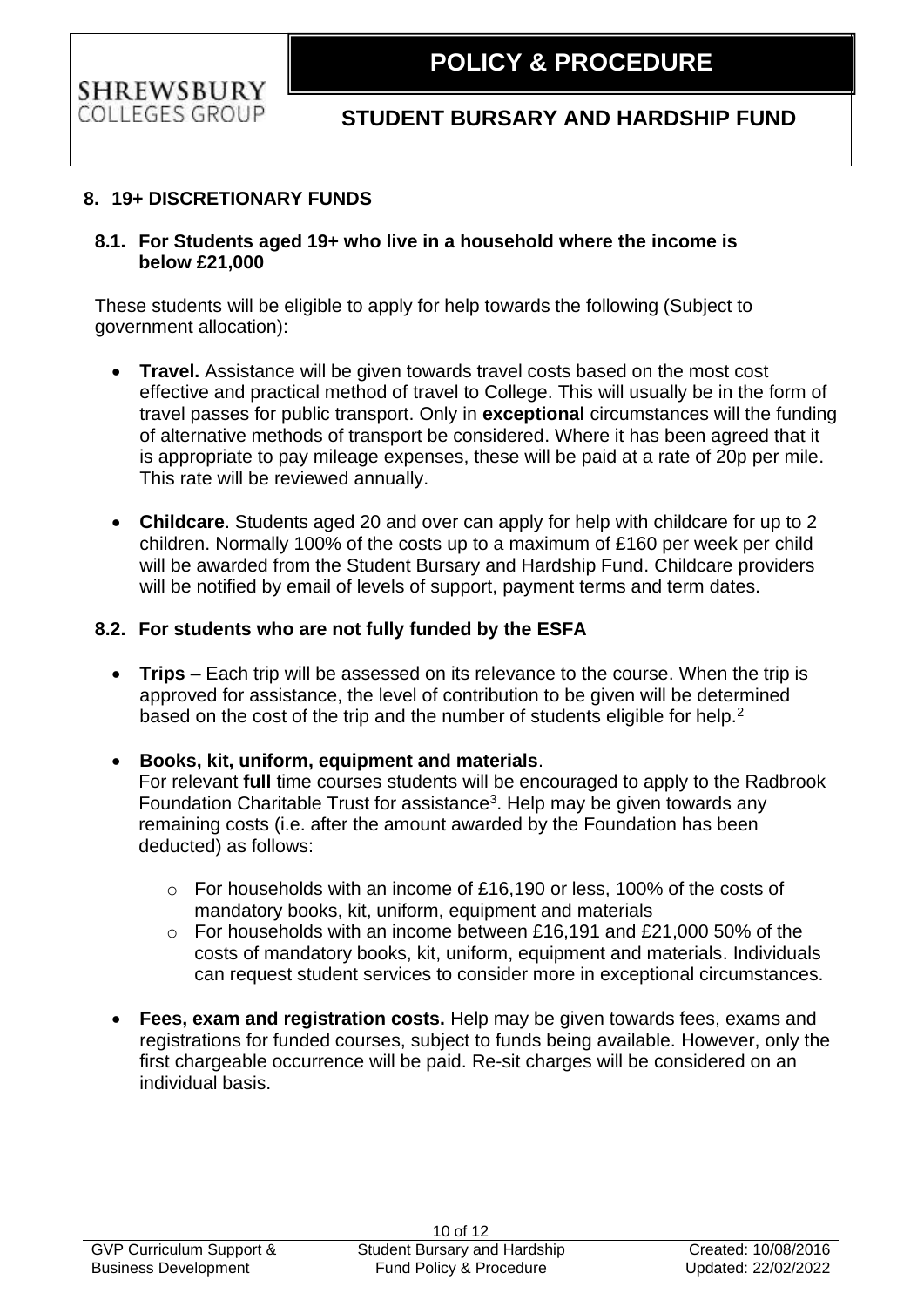## **STUDENT BURSARY AND HARDSHIP FUND**

## <span id="page-10-0"></span>**9. 19+ LOAN BURSARY FUND (Subject to change due to government allocations)**

Students aged 19+ who are:

**SHREWSBURY** COLLEGES GROUP

- In receipt of a 19+ loan to cover their level 3 or 4 qualification tuition fees and live in a household where the income is £21,000 or below will be eligible to apply for help towards the cost of childcare, (up to a maximum of £160 per child per week) for a maximum of 2 children.
- Travel will usually be in the form of travel passes for public transport. Only in exceptional circumstances will the funding of alternative methods of transport be considered. Where it has been agreed that it is appropriate to pay mileage expenses, these will be paid at a rate of 20p per mile. This rate will be reviewed regularly. Bursary funds will not be released until confirmation has been received that the student has their learner loan in place.

### <span id="page-10-1"></span>**10.PAYMENT**

Payments will be made direct from Shrewsbury Colleges Group to a third party wherever possible. (e.g. bus passes, childcare and equipment).

Weekly Vulnerable groups Bursary payments will be made by BACS transfer into student's bank account. Cash payments may be made if the student is unable to obtain a bank account.

### <span id="page-10-2"></span>**10.1.Payment Criteria**

For a Vulnerable Bursary Payment, where attendance or behaviour proves to be unsatisfactory3, monies may be withheld. If attendance drops below 90% payments will require authorisation and confirmation of satisfactory academic progress from the Tutor and Student Services Team Leader.

If students receive a warning or sanction under the formal conduct procedures future payments will be affected.

If students have received financial assistance and leave before the completion of their course all future payments will cease.

<sup>3</sup> Student Services will undertake an initial check of registers (including behaviour register markings) and also check the student's disciplinary record. Where they believe payment should be withheld due to attendance and behaviour issues, they will consult with the relevant Tutor or Student services Team Leader who may override the decision based on known mitigating circumstances.